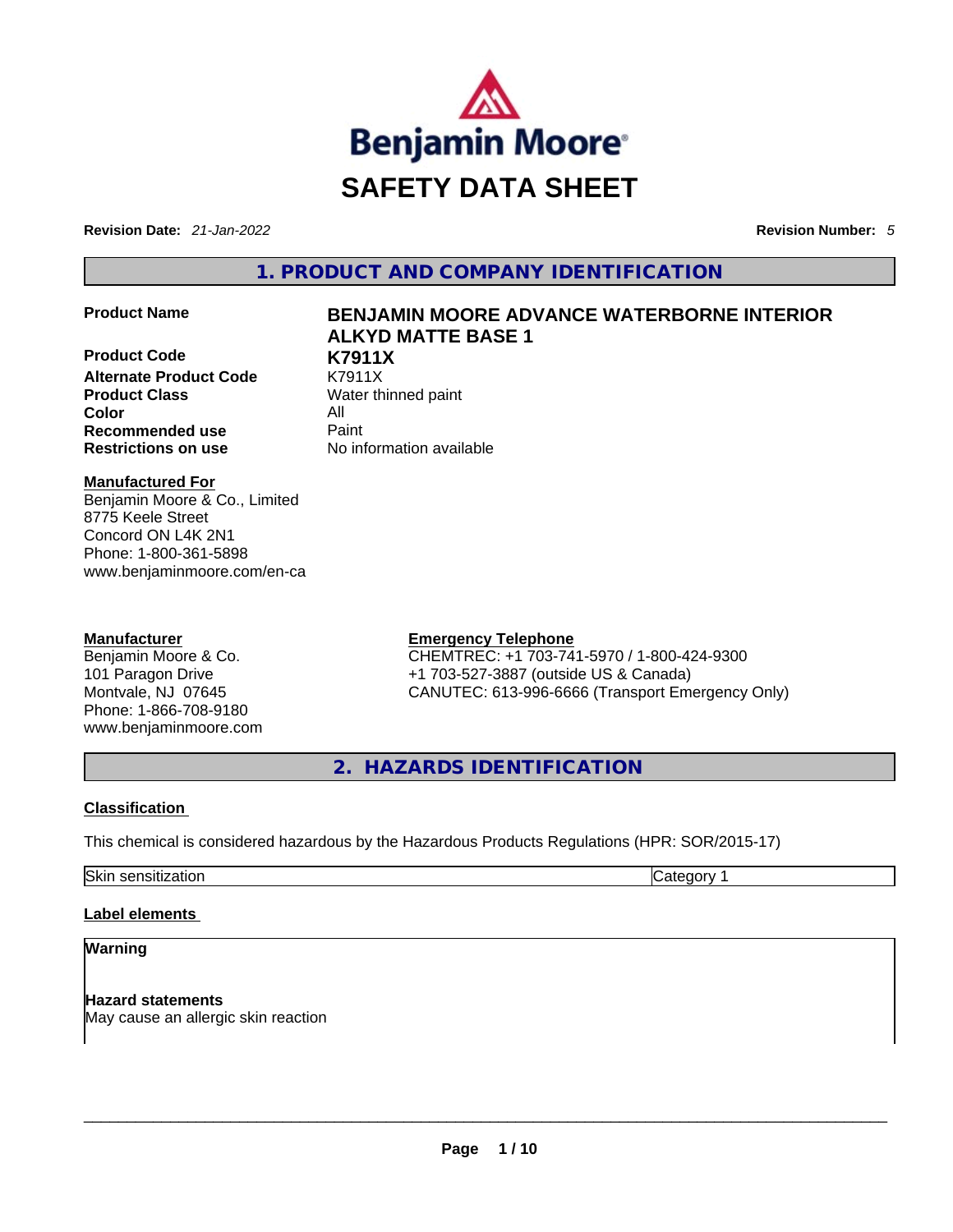

**Appearance** liquid **Odor 11** and **Odor 11** and **Odor 11** and **Odor 11** and **Odor 11** and **Odor** 11 and **Odor** 11 and **Odor** 11 and **Odor** 11 and **Odor** 11 and **Odor** 11 and **Odor** 11 and **Odor** 11 and **Odor** 11 and **Odor** 

#### **Precautionary Statements - Prevention**

Avoid breathing dust/fume/gas/mist/vapors/spray Contaminated work clothing should not be allowed out of the workplace Wear protective gloves

#### **Skin**

IF ON SKIN: Wash with plenty of soap and water If skin irritation or rash occurs: Get medical advice/attention Wash contaminated clothing before reuse

#### **Precautionary Statements - Disposal**

Dispose of contents/container to an approved waste disposal plant

#### **Other information**

No information available

**WARNING:** This product contains isothiazolinone compounds at levels of <0.1%. These substances are biocides commonly found in most paints and a variety of personal care products as a preservative. Certain individuals may be sensitive or allergic to these substances, even at low levels.

## **3. COMPOSITION INFORMATION ON COMPONENTS**

| <b>Chemical name</b>           | CAS No.    | Weight-%      | <b>Hazardous Material</b><br>registry number<br>(HMIRA registry #) | Date HMIRA filed and<br>Information Review Act date exemption granted<br>(if applicable) |
|--------------------------------|------------|---------------|--------------------------------------------------------------------|------------------------------------------------------------------------------------------|
| Titanium dioxide               | 13463-67-7 | 10 - 30%      |                                                                    |                                                                                          |
| Limestone                      | 1317-65-3  | $3 - 7%$      |                                                                    |                                                                                          |
| Talc                           | 14807-96-6 | $3 - 7%$      |                                                                    |                                                                                          |
| Magnesium carbonate            | 546-93-0   | - 5%          |                                                                    |                                                                                          |
| Nepheline syenite              | 37244-96-5 | - 5%          |                                                                    |                                                                                          |
| Tetramethyl-5-decyne-4,7-diol, | 126-86-3   | $0.1 - 0.25%$ |                                                                    |                                                                                          |
| $2,4,7,9-$                     |            |               |                                                                    |                                                                                          |

\*The exact percentage (concentration) of composition has been withheld as a trade secret

# **4. FIRST AID MEASURES**

**General Advice No hazards which require special first aid measures.** No hazards which require special first aid measures.

**Eye Contact <b>Rinse** thoroughly with plenty of water for at least 15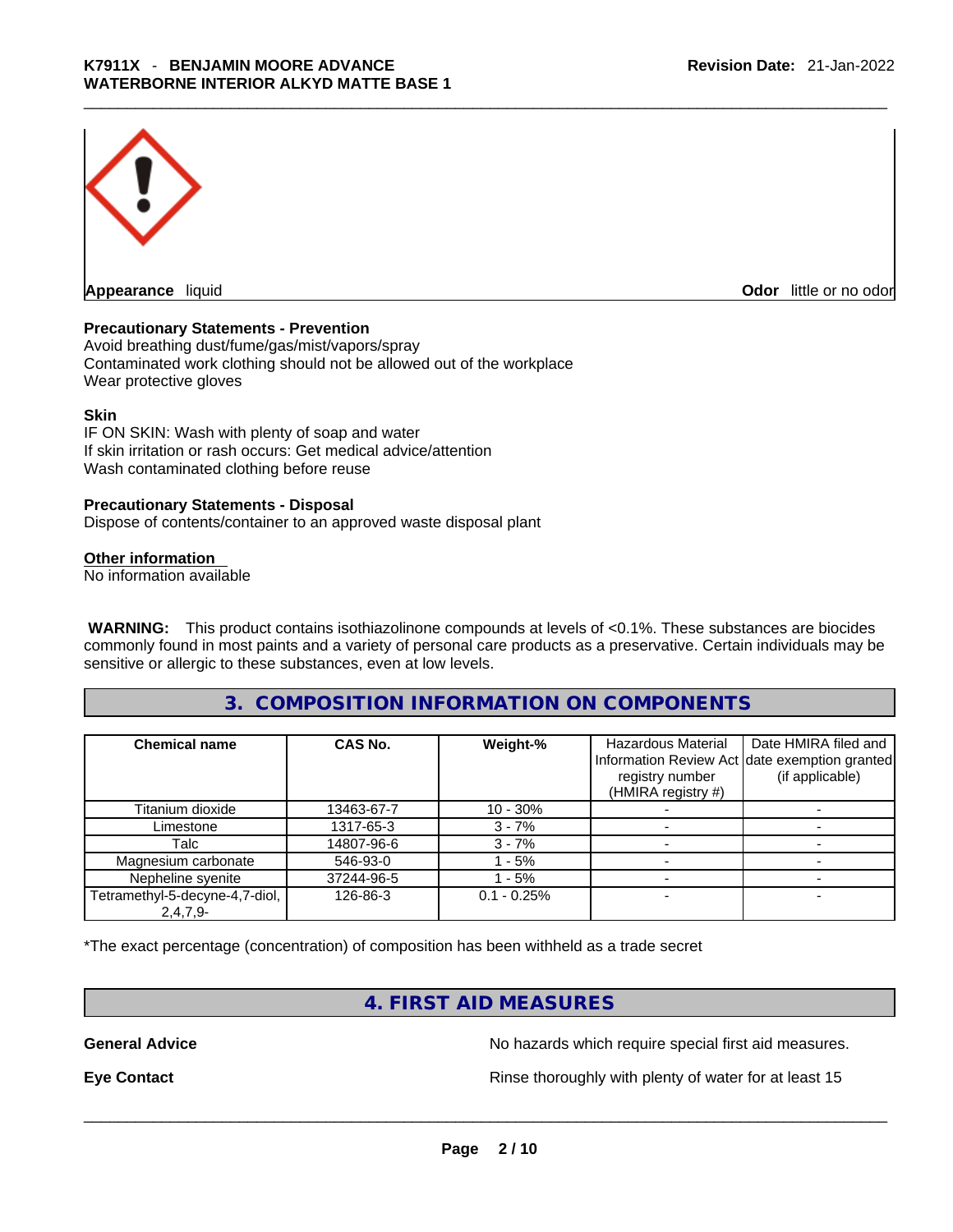|                     | minutes and consult a physician.                                                                                                                                                                                                       |
|---------------------|----------------------------------------------------------------------------------------------------------------------------------------------------------------------------------------------------------------------------------------|
| <b>Skin Contact</b> | Wash off immediately with soap and plenty of water while<br>removing all contaminated clothes and shoes. If skin<br>irritation persists, call a physician. Wash clothing before<br>reuse. Destroy contaminated articles such as shoes. |
| <b>Inhalation</b>   | Move to fresh air. If symptoms persist, call a physician.                                                                                                                                                                              |
| Ingestion           | Clean mouth with water and afterwards drink plenty of                                                                                                                                                                                  |

## **Most Important Symptoms/Effects** May cause allergic skin reaction.

water. Consult a physician if necessary.

**Notes To Physician Treat symptomatically.** 

**5. FIRE-FIGHTING MEASURES** 

| <b>Suitable Extinguishing Media</b>                                                                                   | Use extinguishing measures that are appropriate to local<br>circumstances and the surrounding environment.<br>As in any fire, wear self-contained breathing apparatus<br>pressure-demand, MSHA/NIOSH (approved or equivalent)<br>and full protective gear.<br>Closed containers may rupture if exposed to fire or<br>extreme heat.<br>No<br>No. |  |  |
|-----------------------------------------------------------------------------------------------------------------------|-------------------------------------------------------------------------------------------------------------------------------------------------------------------------------------------------------------------------------------------------------------------------------------------------------------------------------------------------|--|--|
| Protective equipment and precautions for firefighters                                                                 |                                                                                                                                                                                                                                                                                                                                                 |  |  |
| <b>Specific Hazards Arising From The Chemical</b>                                                                     |                                                                                                                                                                                                                                                                                                                                                 |  |  |
| Sensitivity to mechanical impact                                                                                      |                                                                                                                                                                                                                                                                                                                                                 |  |  |
| Sensitivity to static discharge                                                                                       |                                                                                                                                                                                                                                                                                                                                                 |  |  |
| <b>Flash Point Data</b><br>Flash point (°F)<br>Flash Point (°C)<br><b>Method</b><br><b>Flammability Limits In Air</b> | Not applicable<br>Not applicable<br>Not applicable                                                                                                                                                                                                                                                                                              |  |  |
| Lower flammability limit:<br><b>Upper flammability limit:</b>                                                         | Not applicable<br>Not applicable                                                                                                                                                                                                                                                                                                                |  |  |
| Flammability: 0<br><b>NFPA</b><br>Health: 1                                                                           | <b>Instability: 0</b><br><b>Special: Not Applicable</b>                                                                                                                                                                                                                                                                                         |  |  |
| <b>NFPA Legend</b><br>0 - Not Hazardous<br>1 - Slightly<br>2 - Moderate<br>3 - High                                   |                                                                                                                                                                                                                                                                                                                                                 |  |  |

4 - Severe

*The ratings assigned are only suggested ratings, the contractor/employer has ultimate responsibilities for NFPA ratings where this system is used.*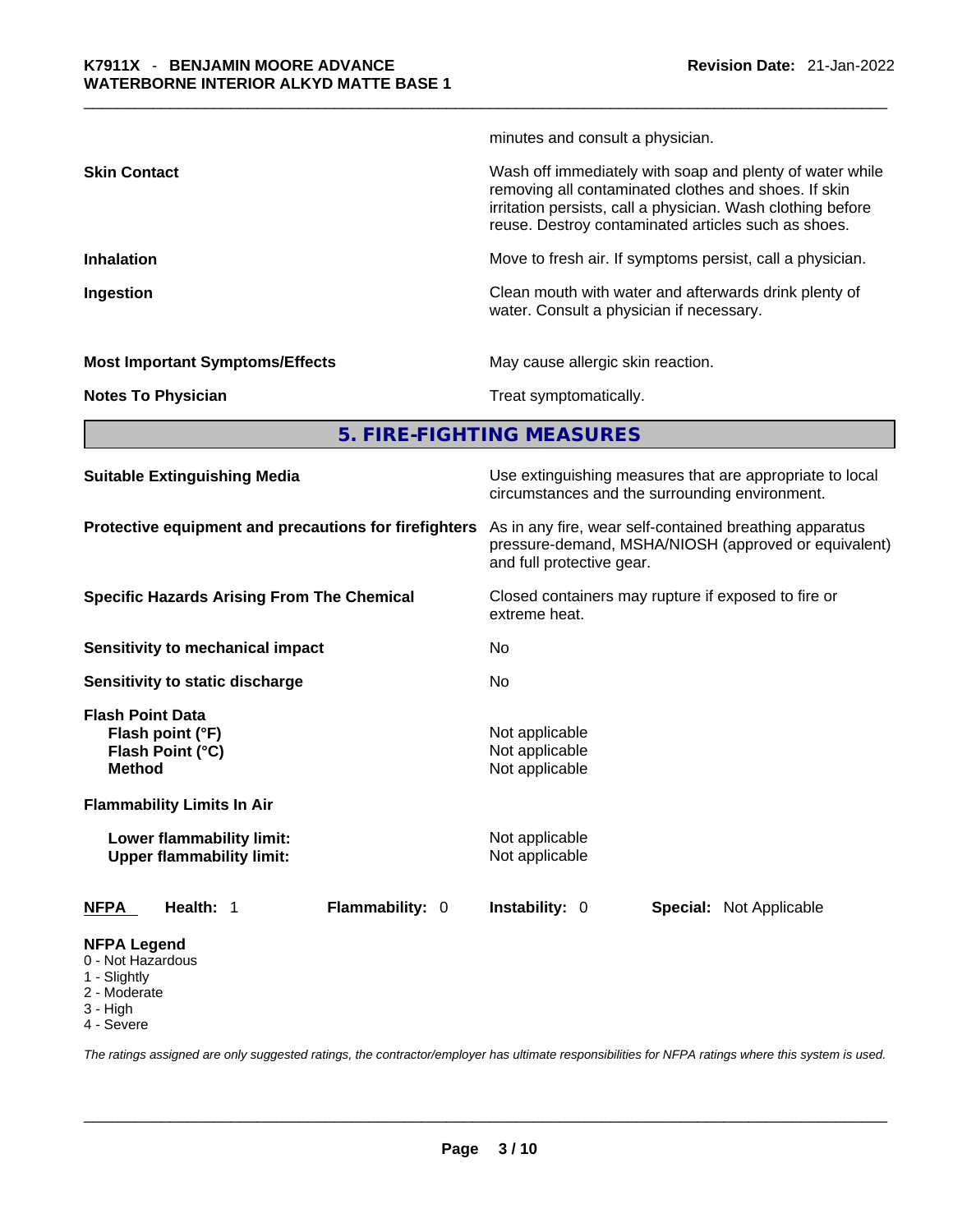*Additional information regarding the NFPA rating system is available from the National Fire Protection Agency (NFPA) at www.nfpa.org.* 

# **6. ACCIDENTAL RELEASE MEASURES**

**Personal Precautions Avoid contact with skin, eyes and clothing. Ensure Personal Precautions** adequate ventilation.

**Other Information Determined Information Prevent further leakage or spillage if safe to do so.** 

**Environmental precautions** See Section 12 for additional Ecological Information.

**Methods for Cleaning Up Soak** up with inert absorbent material. Sweep up and shovel into suitable containers for disposal.

**7. HANDLING AND STORAGE** 

**Handling Handling Avoid contact with skin, eyes and clothing. Avoid breathing** vapors, spray mists or sanding dust. In case of insufficient ventilation, wear suitable respiratory equipment.

**Storage Example 20 Keep container tightly closed. Keep out of the reach of Keep** out of the reach of children.

**Incompatible Materials No information available** 

## **8. EXPOSURE CONTROLS/PERSONAL PROTECTION**

#### **Exposure Limits**

| <b>Chemical name</b> | <b>ACGIH TLV</b>                                                                                                                              | <b>Alberta</b>              | <b>British Columbia</b>                                                       | <b>Ontario</b>              | Quebec                       |
|----------------------|-----------------------------------------------------------------------------------------------------------------------------------------------|-----------------------------|-------------------------------------------------------------------------------|-----------------------------|------------------------------|
| Titanium dioxide     | TWA: $10 \text{ mg/m}^3$                                                                                                                      | $10 \text{ mg/m}^3$ - TWA   | 10 mg/m $3$ - TWA<br>$3$ mg/m <sup>3</sup> - TWA                              | 10 mg/m $3$ - TWA           | 10 mg/m <sup>3</sup> - TWAEV |
| Limestone            | N/E                                                                                                                                           | 10 mg/m $3$ - TWA           | 10 $mq/m3$ - TWA<br>$3$ mg/m <sup>3</sup> - TWA<br>$20 \text{ mg/m}^3$ - STEL | N/E                         | 10 mg/m <sup>3</sup> - TWAEV |
| Talc                 | TWA: $2 \text{ mg/m}^3$<br>particulate matter<br>containing no<br>asbestos and <1%<br>crystalline silica,<br>respirable particulate<br>matter | $2$ mg/m <sup>3</sup> - TWA | $2$ mg/m <sup>3</sup> - TWA                                                   | $2$ mg/m <sup>3</sup> - TWA | 3 mg/m <sup>3</sup> - TWAEV  |
| Magnesium carbonate  | N/E                                                                                                                                           | N/E                         | 10 mg/m $3$ - TWA<br>$3$ mg/m <sup>3</sup> - TWA                              | N/E                         | 10 mg/m $3$ - TWAEV          |
| Nepheline syenite    | N/E                                                                                                                                           | N/E                         | N/E                                                                           | 10 mg/m $3$ - TWA           | N/E                          |

**Legend**

ACGIH - American Conference of Governmental Industrial Hygienists

Alberta - Alberta Occupational Exposure Limits

British Columbia - British Columbia Occupational Exposure Limits

Ontario - Ontario Occupational Exposure Limits

Quebec - Quebec Occupational Exposure Limits

N/E - Not established

**Engineering Measures Engineering Measures Ensure adequate ventilation**, especially in confined areas.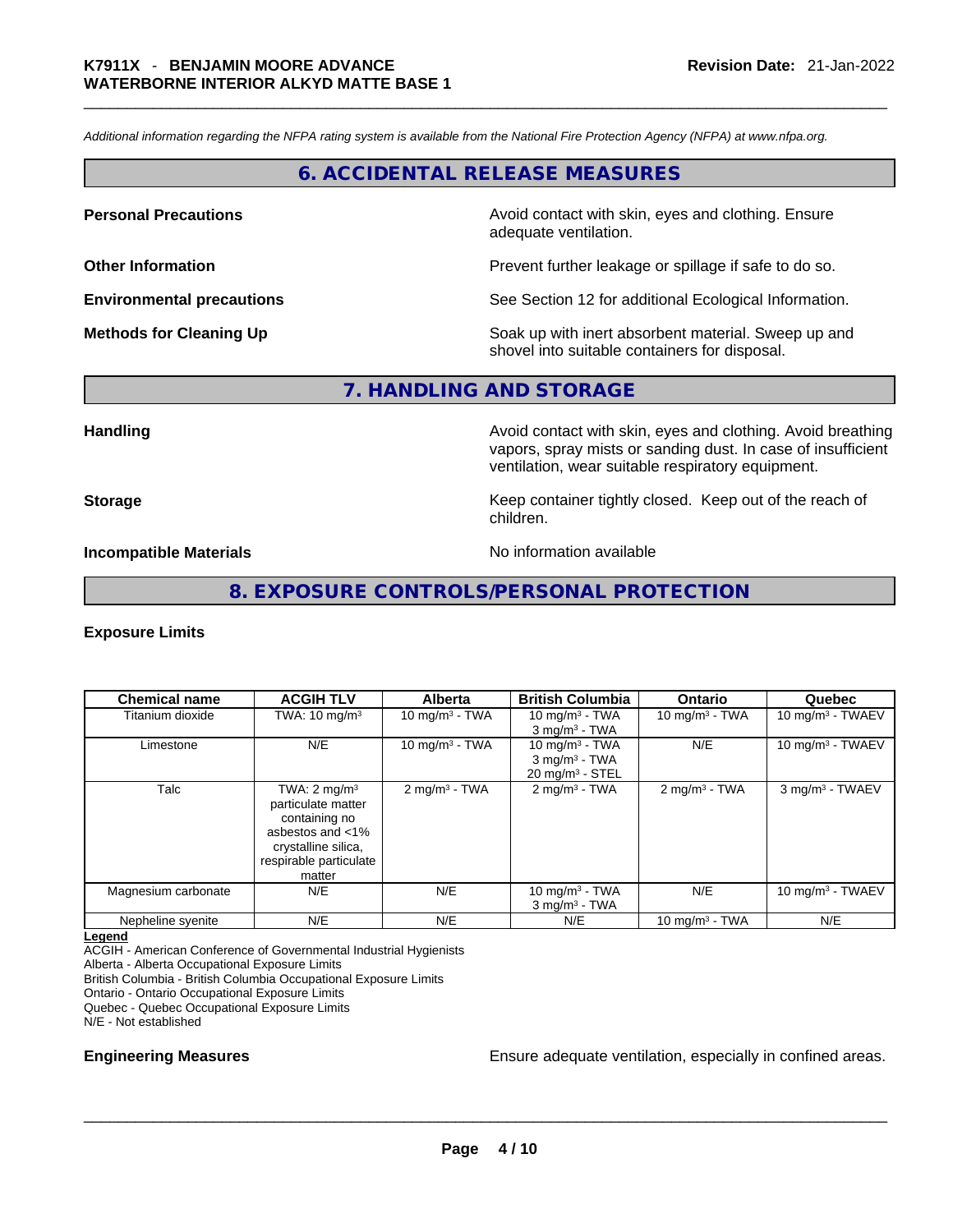# **Personal Protective Equipment**

**Eye/Face Protection Safety glasses with side-shields. Skin Protection Protection Protective gloves and impervious clothing. Respiratory Protection In case of insufficient ventilation wear suitable respiratory** equipment.

**Hygiene Measures Avoid contact with skin, eyes and clothing. Remove and Avoid contact with skin, eyes and clothing. Remove and Avoid contact with skin, eyes and clothing. Remove and** wash contaminated clothing before re-use. Wash thoroughly after handling.

# **9. PHYSICAL AND CHEMICAL PROPERTIES**

**Appearance** liquid **Odor** little or no odor **Odor Threshold** No information available **Density (lbs/gal)** 12.5 - 12.6 **Specific Gravity** 1.50 - 1.52 **pH bH** *pH* **Viscosity (cps) Viscosity (cps) No information available Solubility(ies)** No information available in the solution of the solution of the solution available in the solution of the solution of the solution of the solution of the solution of the solution of the solution of the so **Water solubility No information available No information available Evaporation Rate No information available No information available Vapor pressure**  No information available **Vapor pressure No information available Vapor density**<br> **We Solids**<br>
We Solids **We Solid Solid Solid Solid Solid Solid Solid Solid Solid Solid Solid Solid Solid Solid Solid Solid Solid Solid Solid Solid Solid Solid Solid Solid Solid Solid Solid Solid Solid Soli Wt. % Solids** 60 - 70 **Vol. % Solids Wt. % Volatiles** 30 - 40 **Vol. % Volatiles** 45 - 55 **VOC Regulatory Limit (g/L)** < 50 **Boiling Point (°F)** 212 **Boiling Point (°C)** 100 **Freezing point (°F)** 32 **Freezing Point (°C)** 0 **Flash point (°F)**<br> **Flash Point (°C)**<br> **Flash Point (°C)**<br> **C Flash Point (°C) Method** Not applicable **Flammability (solid, gas)** Not applicable **Upper flammability limit:**<br> **Lower flammability limit:** Not applicable Not applicable **Lower flammability limit: Autoignition Temperature (°F)** No information available **Autoignition Temperature (°C)** No information available **Decomposition Temperature (°F)** No information available **Decomposition Temperature (°C)** No information available **Partition coefficient** No information available

# **10. STABILITY AND REACTIVITY**

**Reactivity Not Applicable Not Applicable** 

**Chemical Stability** Stable under normal conditions. \_\_\_\_\_\_\_\_\_\_\_\_\_\_\_\_\_\_\_\_\_\_\_\_\_\_\_\_\_\_\_\_\_\_\_\_\_\_\_\_\_\_\_\_\_\_\_\_\_\_\_\_\_\_\_\_\_\_\_\_\_\_\_\_\_\_\_\_\_\_\_\_\_\_\_\_\_\_\_\_\_\_\_\_\_\_\_\_\_\_\_\_\_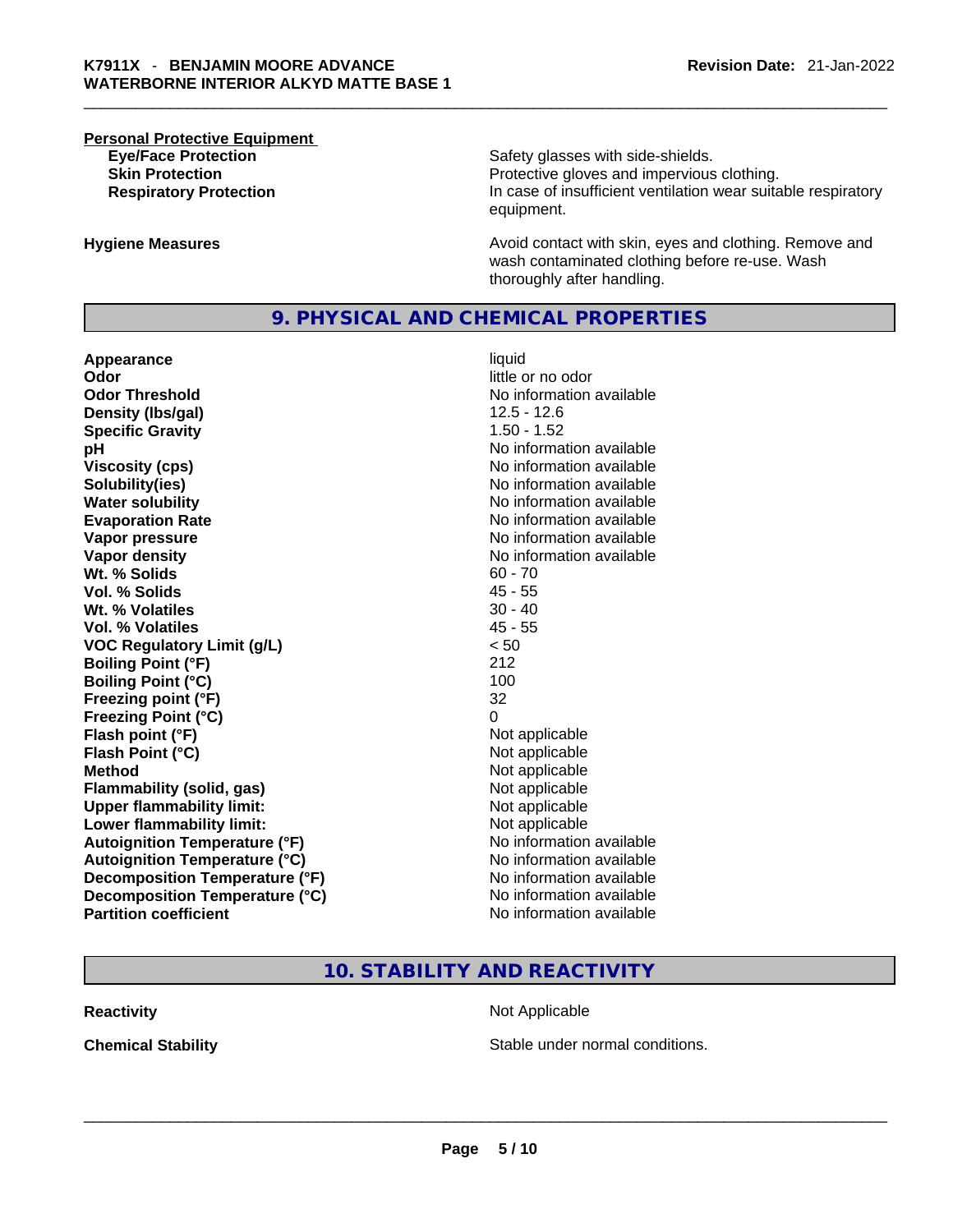| <b>Conditions to avoid</b>              | Prevent from freezing.                   |
|-----------------------------------------|------------------------------------------|
| <b>Incompatible Materials</b>           | No materials to be especially mentioned. |
| <b>Hazardous Decomposition Products</b> | None under normal use.                   |
| Possibility of hazardous reactions      | None under normal conditions of use.     |

# **11. TOXICOLOGICAL INFORMATION**

#### **Product Information Information on likely routes of exposure**

**Acute Toxicity** 

**Principal Routes of Exposure Exposure** Eye contact, skin contact and inhalation.

dermatitis. May cause sensitization by skin contact.

Ingestion may cause gastrointestinal irritation, nausea,

**Product Information Internation International Contract Contract Contract Contract Contract Contract Contract Contract Contract Contract Contract Contract Contract Contract Contract Contract Contract Contract Contract** 

#### **Symptoms related to the physical,chemical and toxicological characteristics**

**Symptoms Symptoms No information available** 

vomiting and diarrhea.

#### **Delayed and immediate effects as well as chronic effects from short and long-term exposure**

**Eye contact**  Even contact **Exercise Structure in the May cause slight irritation Skin contact** Prolonged skin contact may cause skin irritation and/or

**Inhalation** May cause irritation of respiratory tract.

**Sensitization May cause an allergic skin reaction.** May cause an allergic skin reaction. **Neurological Effects** No information available. **Mutagenic Effects Mutagenic Effects No information available. Reproductive Effects No information available. Developmental Effects No information available. Target organ effects No information available.** No information available. **STOT** - single exposure **Notation Notation** No information available. **STOT** - **repeated exposure** No information available. **Other adverse effects No information available.** Aspiration Hazard **Aspiration Hazard No information available.** 

#### **Numerical measures of toxicity**

**The following values are calculated based on chapter 3.1 of the GHS document**

| <b>ATEmix (oral)</b>   | 48319 mg/kg  |
|------------------------|--------------|
| <b>ATEmix (dermal)</b> | 174485 mg/kg |

#### **Component Information**

| Chemical name     | <b>D50</b><br>Jral   | $D^{\prime}$<br>Dermal<br>-DSU | $\sim$ $\sim$ $\sim$<br>ınnaıat<br>on LU50 |
|-------------------|----------------------|--------------------------------|--------------------------------------------|
| l itanıum dioxide | Rat<br>0000<br>ma/ka |                                |                                            |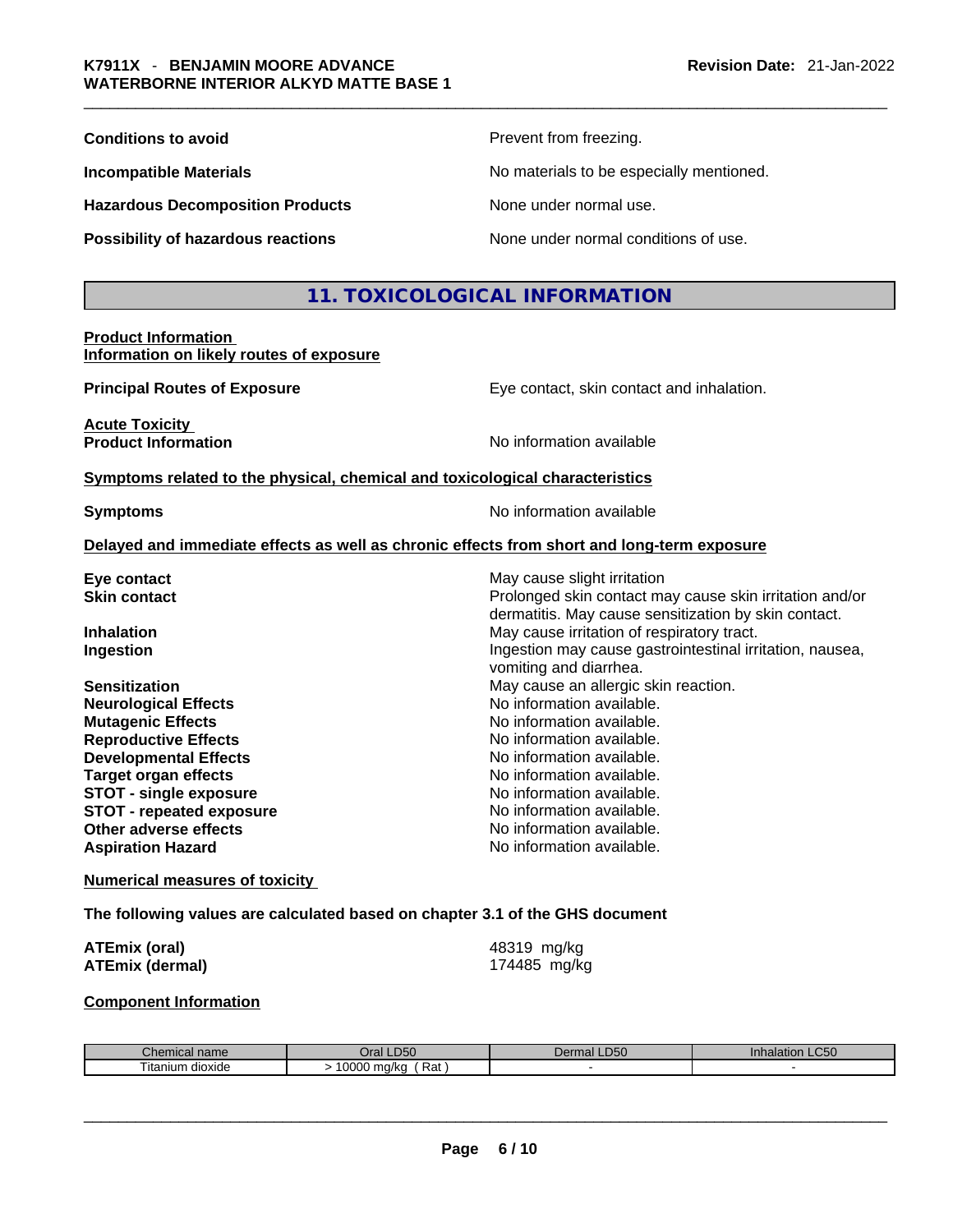| 13463-67-7                     |                     |                         |                       |
|--------------------------------|---------------------|-------------------------|-----------------------|
| Tetramethyl-5-decyne-4,7-diol, | $>$ 500 mg/kg (Rat) | $> 1000$ mg/kg (Rabbit) | $>$ 20 mg/L (Rat) 1 h |
| $2,4,7,9-$                     |                     |                         |                       |
| 126-86-3                       |                     |                         |                       |

#### **Chronic Toxicity**

#### **Carcinogenicity**

*The information below indicates whether each agency has listed any ingredient as a carcinogen:.* 

| <b>Chemical name</b> | IARC                              | <b>NTP</b> |
|----------------------|-----------------------------------|------------|
|                      | Possible Human Carcinogen  <br>2B |            |
| 'Titanium dioxide    |                                   |            |

• Although IARC has classified titanium dioxide as possibly carcinogenic to humans (2B), their summary concludes: "No significant exposure to titanium dioxide is thought to occur during the use of products in which titanium dioxide is bound to other materials, such as paint."

#### **Legend**

IARC - International Agency for Research on Cancer NTP - National Toxicity Program OSHA - Occupational Safety & Health Administration

**12. ECOLOGICAL INFORMATION** 

# **Ecotoxicity Effects**

The environmental impact of this product has not been fully investigated.

## **Product Information**

## **Acute Toxicity to Fish**

No information available

## **Acute Toxicity to Aquatic Invertebrates**

No information available

## **Acute Toxicity to Aquatic Plants**

No information available

## **Persistence / Degradability**

No information available.

#### **Bioaccumulation**

There is no data for this product.

## **Mobility in Environmental Media**

No information available.

**Ozone**<br>No information available No information available<br>  $\blacksquare$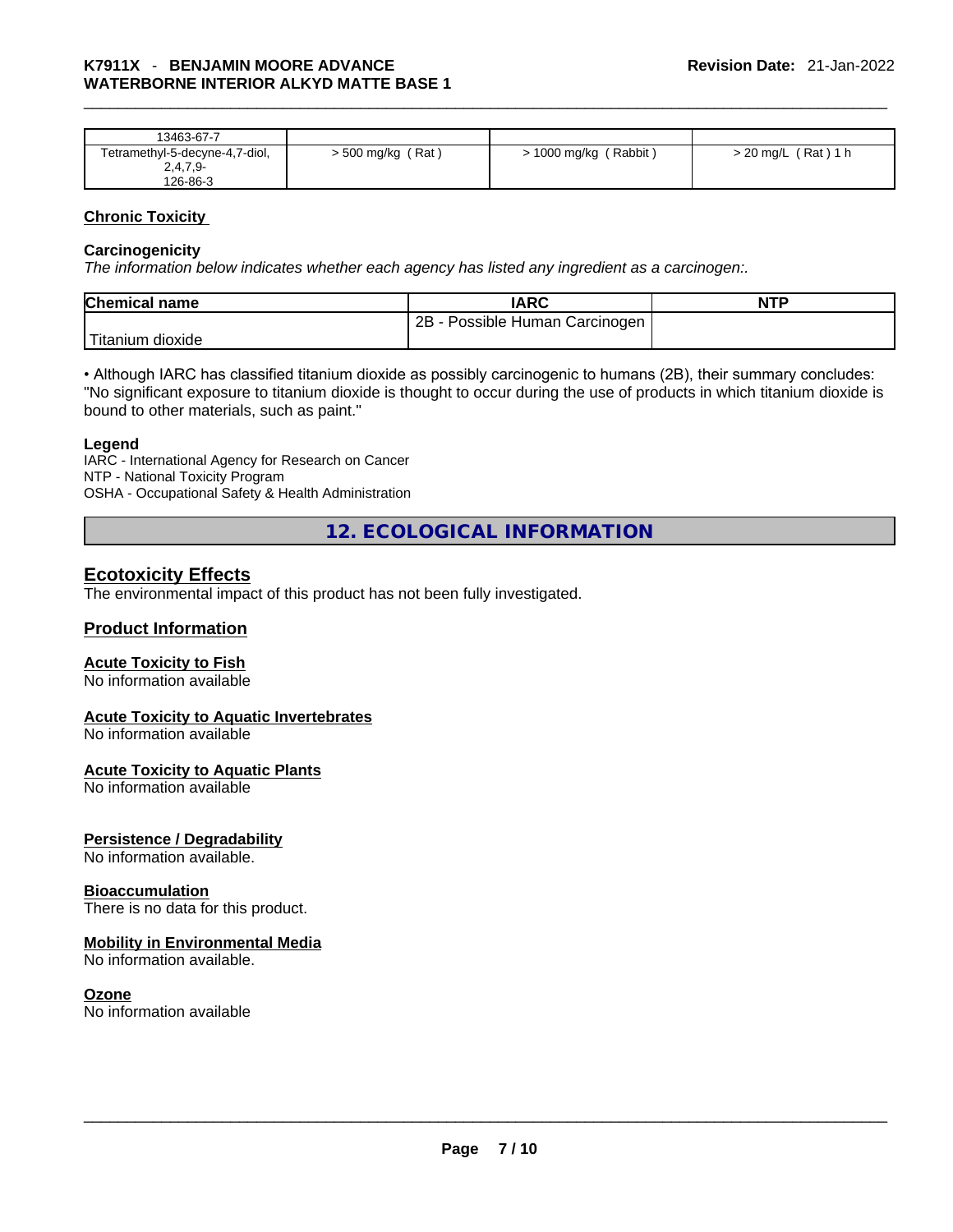## **Component Information**

#### **Acute Toxicity to Fish**

Titanium dioxide  $LC50:$  > 1000 mg/L (Fathead Minnow - 96 hr.) Tetramethyl-5-decyne-4,7-diol, 2,4,7,9- LC50: 42 mg/L (Carp (Cyprinus carpio) - 24 hr.)

#### **Acute Toxicity to Aquatic Invertebrates**

Tetramethyl-5-decyne-4,7-diol, 2,4,7,9- LC50: 91 mg/L (Daphnia magna - 48 hr.)

#### **Acute Toxicity to Aquatic Plants**

Tetramethyl-5-decyne-4,7-diol, 2,4,7,9- EC50: 82 mg/L (Algae (Selenastrum capricornutum) - 72 hrs.)

# **13. DISPOSAL CONSIDERATIONS**

**Waste Disposal Method** Dispose of in accordance with federal, state, provincial, and local regulations. Local requirements may vary, consult your sanitation department or state-designated environmental protection agency for more disposal options.

# **14. TRANSPORT INFORMATION**

| <b>TDG</b>         | Not regulated |
|--------------------|---------------|
| <b>ICAO / IATA</b> | Not regulated |
| <b>IMDG / IMO</b>  | Not regulated |

# **15. REGULATORY INFORMATION**

# **International Inventories**

| <b>TSCA: United States</b><br><b>DSL: Canada</b>   | Yes - All components are listed or exempt.<br>No - Not all of the components are listed.<br>One or more component is listed on NDSL. |  |  |  |
|----------------------------------------------------|--------------------------------------------------------------------------------------------------------------------------------------|--|--|--|
| <b>National Pollutant Release Inventory (NPRI)</b> |                                                                                                                                      |  |  |  |

# **National Pollutant Release Inventory (NPRI)**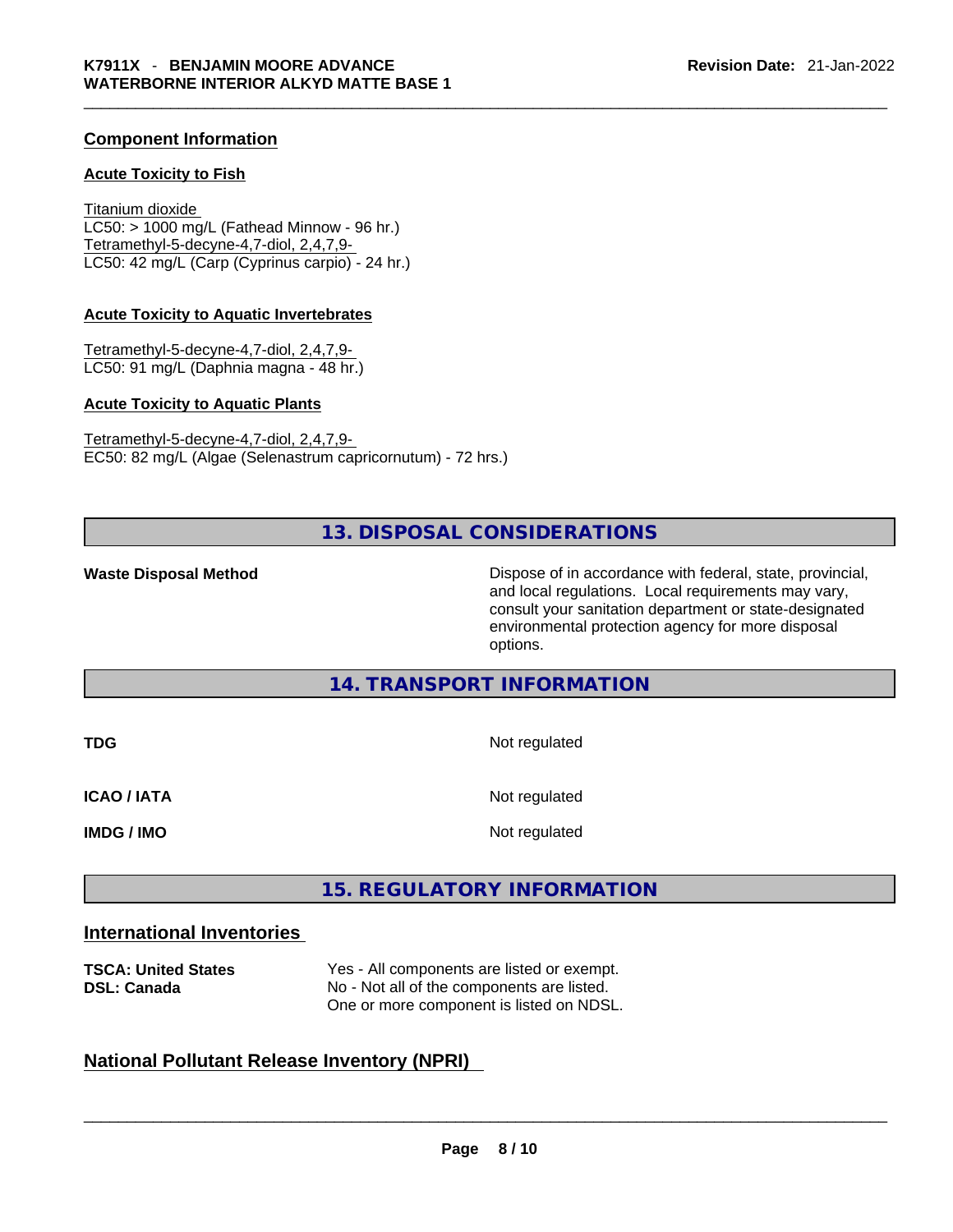#### **NPRI Parts 1- 4**

This product contains the following Parts 1-4 NPRI chemicals:

*None*

#### **NPRI Part 5**

This product contains the following NPRI Part 5 Chemicals:

*None*

#### **WHMIS Regulatory Status**

This product has been classified in accordance with the hazard criteria of the Hazardous Products Regulations (HPR) and the SDS contains all the information required by the HPR.



- Chronic Hazard

X - Consult your supervisor or S.O.P. for "Special" handling instructions.

Note: The PPE rating has intentionally been left blank. Choose appropriate PPE that will protect employees from the hazards the material will *present under the actual normal conditions of use.* 

*Caution: HMISÒ ratings are based on a 0-4 rating scale, with 0 representing minimal hazards or risks, and 4 representing significant hazards or risks. Although HMISÒ ratings are not required on MSDSs under 29 CFR 1910.1200, the preparer, has chosen to provide them. HMISÒ ratings are to be used only in conjunction with a fully implemented HMISÒ program by workers who have received appropriate HMISÒ training. HMISÒ is a registered trade and service mark of the NPCA. HMISÒ materials may be purchased exclusively from J. J. Keller (800) 327-6868.* 

 **WARNING!** If you scrape, sand, or remove old paint, you may release lead dust. LEAD IS TOXIC. EXPOSURE TO LEAD DUST CAN CAUSE SERIOUS ILLNESS, SUCH AS BRAIN DAMAGE, ESPECIALLY IN CHILDREN. PREGNANT WOMEN SHOULD ALSO AVOID EXPOSURE.Wear a NIOSH approved respirator to control lead exposure. Clean up carefully with a HEPA vacuum and a wet mop. Before you start, find out how to protect yourself and your family by logging onto Health Canada at

http://www.hc-sc.gc.ca/ewh-semt/contaminants/lead-plomb/asked\_questions-questions\_posees-eng.php.

| <b>Prepared By</b>                                  | <b>Product Stewardship Department</b><br>Benjamin Moore & Co.<br>101 Paragon Drive<br>Montvale, NJ 07645<br>800-225-5554 |  |
|-----------------------------------------------------|--------------------------------------------------------------------------------------------------------------------------|--|
| <b>Revision Date:</b><br><b>Reason for revision</b> | 21-Jan-2022<br>Not available                                                                                             |  |